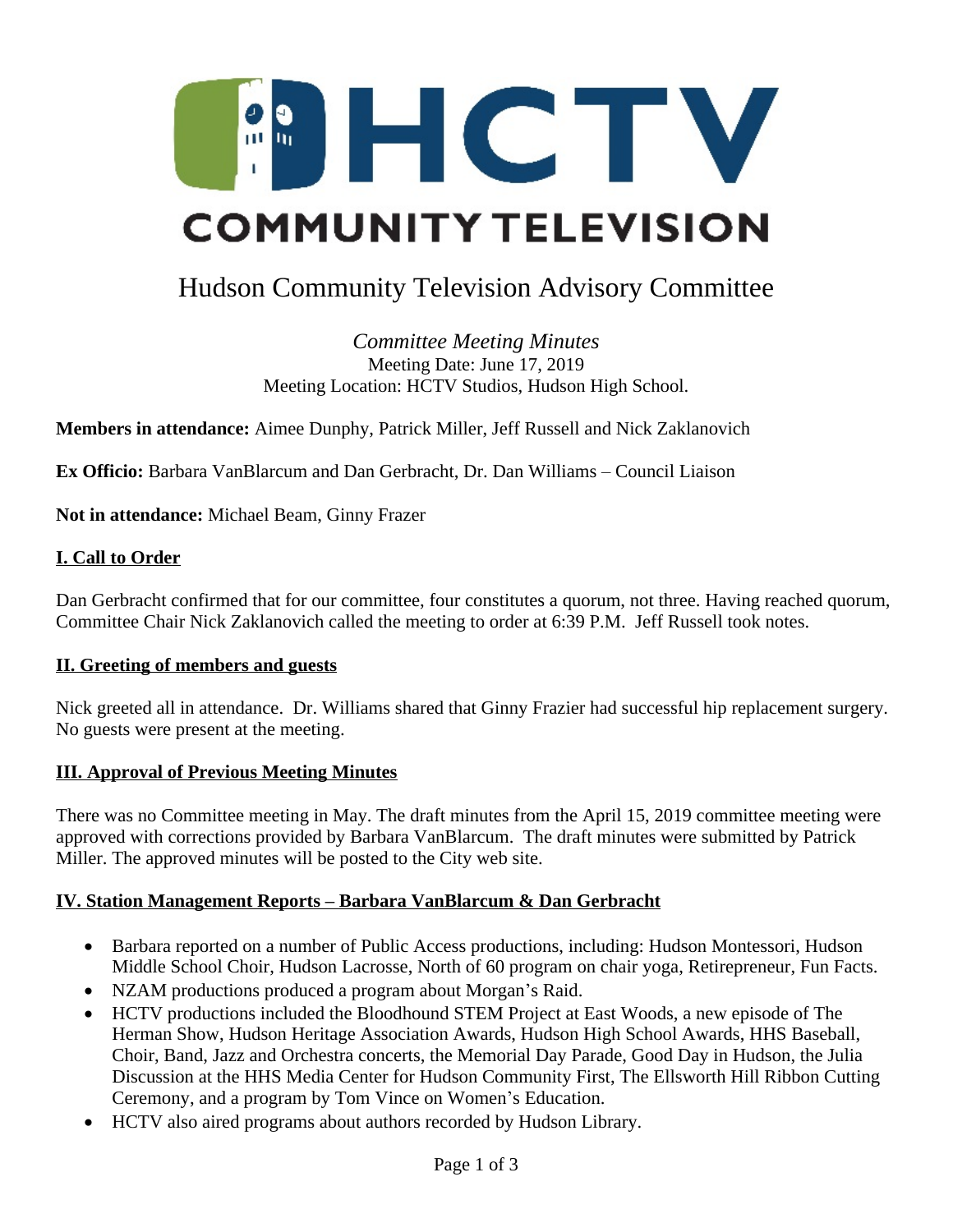## **IV. Station Management Reports – Continued**

- Dan added that HCTV produced PSA programming on Tornado Sirens and What They Mean, videos about the Phase II downtown development, new fitness trails at Cascade Park, a documentary about Fireworks in Hudson, Hudson Headlines with Rhonda Kadish, and Hudson High School Graduation – HCTV sold 55 DVD copies and 15 Blu-Rays for about \$800.
- HCTV will begin producing short programs about issues City Council is working on.
- HCTV provided a number of video elements for a production by Goldfarb/Weber, contracted by the City. Goldfarb/Weber will also share elements of their production with us for our use.
- Dan provided training on the Hudson Carousel system for Destination Hudson and linked their system to ours.
- HCTV ordered new studio lights (back-ordered) and a new lighting control system.
- HCTV submitted three programs to the Hometown Media Awards: Police Dispatchers, Trick or Treating and Car Break-Ins. None was selected for an award from the Alliance for Community Media.
- HCTV bought a new video server, increasing our capacity from 8 Tb to 64 Tb.
- HCTV purchased a new, very high-resolution photo scanner.
- Dan has been working with the High School Maker Space on SD card holders. Is also working with them on lens caps and shoe covers.
- Dan indicated that HCTV would be covering the Little Tikes 50<sup>th</sup> Anniversary Celebration.
- Dan will be looking into the Roku Channel, based on a question from Patrick.
- Dan reported that HCTV updated their license for Adobe software, through the schools. We currently have 5 seats, which might create a problem with some public access production. Dan is also looking at buying Final Cut, an Apple software product, however there is only one Mac computer in the studio for public access.
- HCTV received an alarming bill from Spectrum, charging us for TV service. We were supposed to be exempt, but apparently are not any longer. Also, Spectrum said they had been billing HCTV since January, however we've never received a bill. The cause turned out to be a billing error on Spectrum's part – linking HCTV's paperless billing to a wrong email account. Spectrum has "fixed" the problem, but HCTV is still not receiving bills. Stay tuned.
- We received a couple of franchise payments from Spectrum, which were above our average.
- We submitted our budget for 2020. It will go to Council for approval. Dan provided copies of the proposed budget.
- Dan shared information about the FCC directive and the proposed changes for cable franchise fees. Barbara sent emails to Committee members that included a sample letter to send to congressional representatives urging them to vote against the changes. Dan received a response from Congressman David Joyce, which was general in nature and made no reference to the issue. Barbara suggested we send letters to local congressional offices, and possibly visit Joyce's office in Twinsburg.
- Dan has been asked to form a Working Group of no more than three members of the committee and other interested parties to discuss developing a 5- and 10-year plan for equipment replacement. Dan asked members to contact Dan if interested.